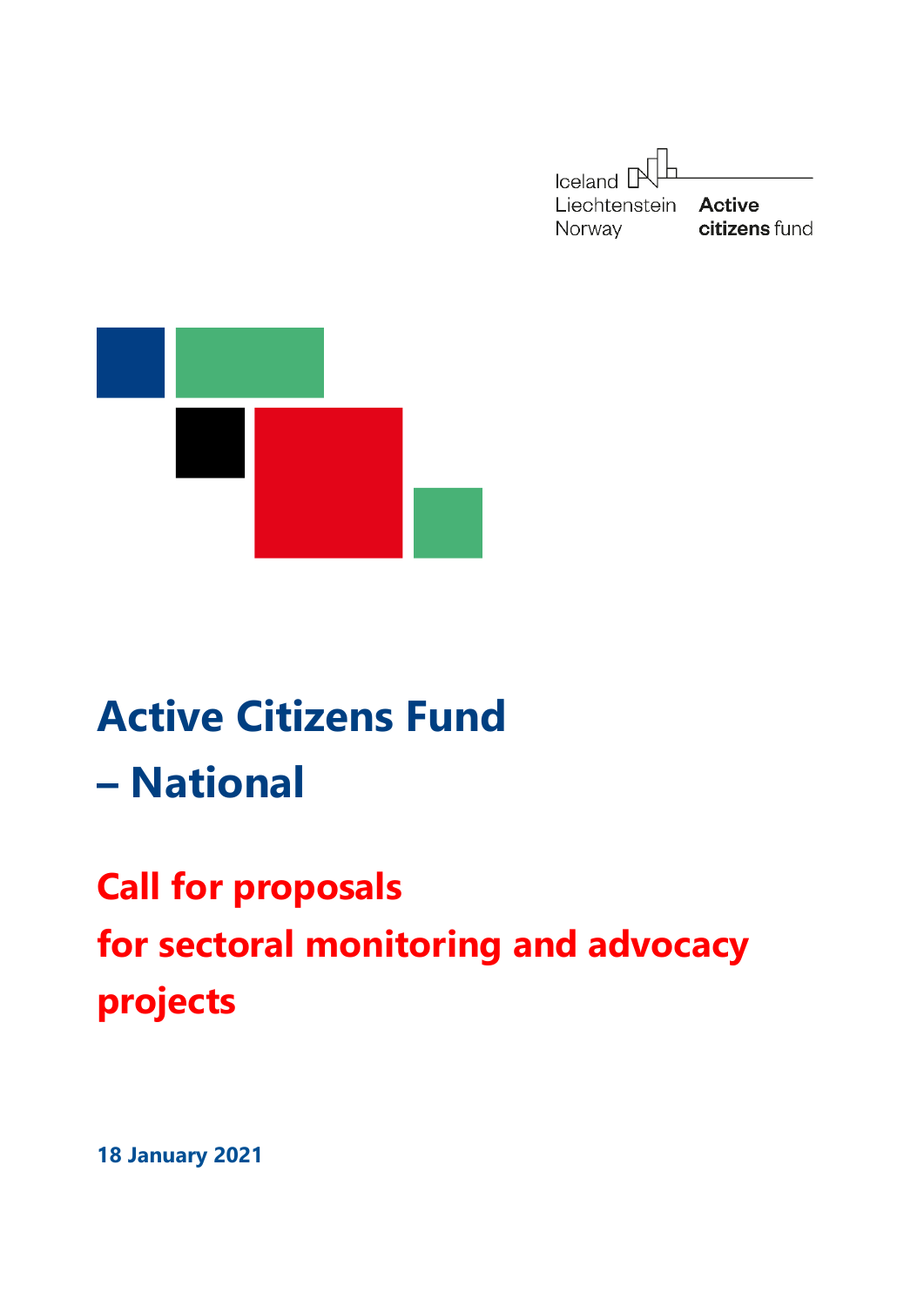The Stefan Batory Foundation, in a consortium with the Stocznia Foundation and the Academy of Civic Organizations Foundation, invites to submit calls for proposals for sectoral monitoring and advocacy projects within the framework of the Active Citizens Fund – National programme, financed by the European Economic Area Financial Mechanism 2014-2021. The following activities are eligible for financial support:

• monitoring the development and application of laws and public policies which affect the functioning of social organizations and civic movements,

and

• advocacy of rights and interests aimed at improving conditions for the activities of social organizations and civic movements.

Sectoral monitoring and advocacy projects must contribute to the achievement of the Outcome 4 of the Program "Enhanced capacity and sustainability of civil society organisations and the sector". The planned results of the Program are listed on the website [https://aktywniobywatele.org.pl/rezultaty/.](https://aktywniobywatele.org.pl/rezultaty/)

The funds allocated to grants in the call for sectoral monitoring and advocacy projects amount to EUR 700,000.00. They may be increased by funds not used in the first call for sectoral projects held from 6 May 2020 till 5 January 2021.

Grants can be applied for under the following conditions:

- minimum grant amount: EUR 25 000,
- maximum grant amount: EUR 125 000,
- implementation period: from 12 to 30 months,
- optional co-financing.

Applications must be submitted via the Online Application System available at the following address: [https://wnioski.aktywniobywatele.org.pl.](https://wnioski.aktywniobywatele.org.pl/)

#### **Deadlines for submitting the applications**

Grant applications can be submitted from 18 January 2021, 12:00 noon, until 15 March 2021, 12:00 noon.

## **ABOUT THE ACTIVE CITIZENS FUND – NATIONAL PROGRAM**

The Active Citizens Fund - National programme is one of 11 programs run in Poland thanks to the funds of the European Economic Area Financial Mechanism and the Norwegian Financial Mechanism (so-called Norway Grants and EEA Grants) 2014-2021, and one of the two programs designated to support activities of social organizations<sup>1</sup>. The aim of the Fund is to strengthen the civic society and active citizenship, as well as to empower vulnerable groups.

l

<sup>&</sup>lt;sup>1</sup> The second one, namely the Active Citizens Fund - Regional Program, is run by a consortium made up of the Foundation in Support of Local Democracy (FSLD), the Information Society Development Foundation (ISDF), and the Education for Democracy Foundation (EDF). More information can be found on the website at the following address: [www.aktywniobywatele-regionalny.org.pl.](http://www.aktywniobywatele-regionalny.org.pl/)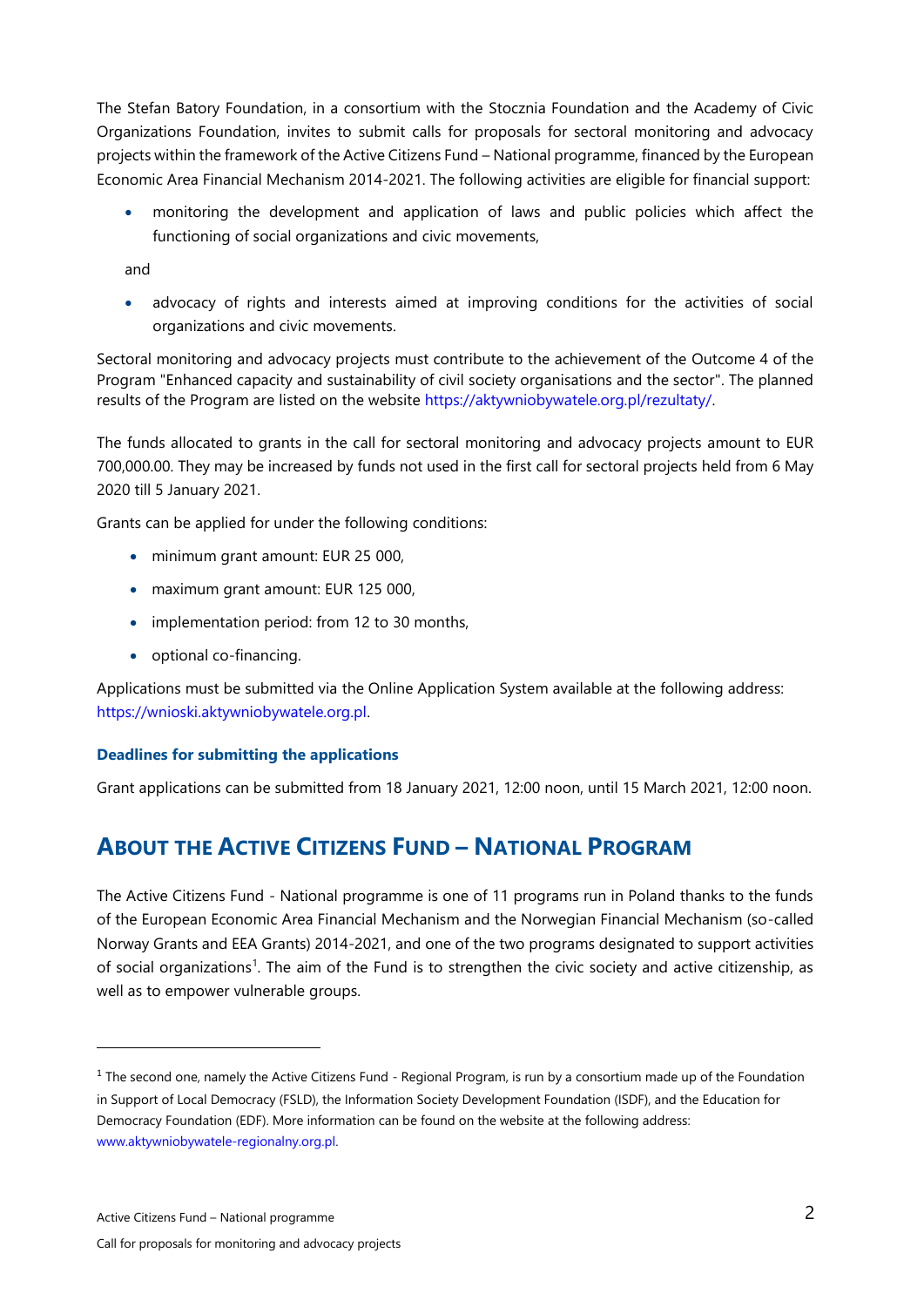Support in all calls for proposals will be made for activities conducted by Polish social organizations independently or in partnership with other entities from Poland, Donor States (Iceland, Liechtenstein, Norway), Beneficiary States that use EEA Grants (Bulgaria, Croatia, Cyprus, Czech Republic, Estonia, Greece, Latvia, Lithuania, Malta, Portugal, Romania, Slovakia, and Slovenia), from Hungary, as well as from countries neighboring Poland which are not members of the European Economic Area (Belarus, Ukraine, Russia). In the case of projects run in partnership with entities from the Donor States, it is possible to apply for an additional amount of grant to cover costs of the partnership.

The Active Citizens Fund - National programme supports activities undertaken by organizations from all over Poland. However, it pays particular attention to supporting activities carried out by less experienced organizations located outside of large agglomerations and in the areas with limited access to aid programs and infrastructure support, as well as by organizations addressing their activities towards vulnerable and underserved groups. In all program activities, young people are an important target group.

The Program is guided by universal values enshrined in the European Treaty: respect for human dignity, freedom, democracy, equality, the rule of law, as well as respect for human rights, including rights of persons belonging to minorities.

# **TYPES OF ACTIVITIES SUPPORTED IN THE CALL FOR MONITORING AND ADVOCACY SECTORAL PROJECTS**

Grants will be awarded for sectoral monitoring and advocacy projects which support development of the social organizations and civic movements at the national level, in particular regions or subsectors. The benefits and results of the implemented projects should be available to the broadest possible community of the civic sector.

Monitoring and advocacy projects aimed at improving the situation of recipients of the Applicant's activities other than civic organizations or movements (for instance elderly persons, teachers, youth, people at risk of exclusion) are not eligible for support.

#### **Types of supported activities:**

- a) **Monitoring of the development and practice of applying laws and public policies** established at the central, regional and local, as well as the European levels, which may affect the functioning of social organizations and civic movements (regarding, for instance, taxation, personal data protection, the right to assembly, accounting, philanthropy etc.). The monitoring may also cover policies, legislative processes and the practice of applying laws in relation to specific sectors or areas of the organizations' activities. Activities should not be limited to the gathering of information, data or to the expert knowledge. They must also include sharing the results of monitoring with decision-makers, opinion leaders, other interested institutions or social groups, as well indicate activities aimed at implementation of the developed conclusions and recommendations.
- b) **Advocacy for rights and interests conducted** at the central, regional, local and European levels in the form of campaigns, actions (including interventions in response to unpredictable, adverse events), or continuous activity that improves legal, political, economic and social conditions for the functioning of social organizations and civic movements (the entire sector or its industries). The activities may include, inter alia, development and consultations on the proposed position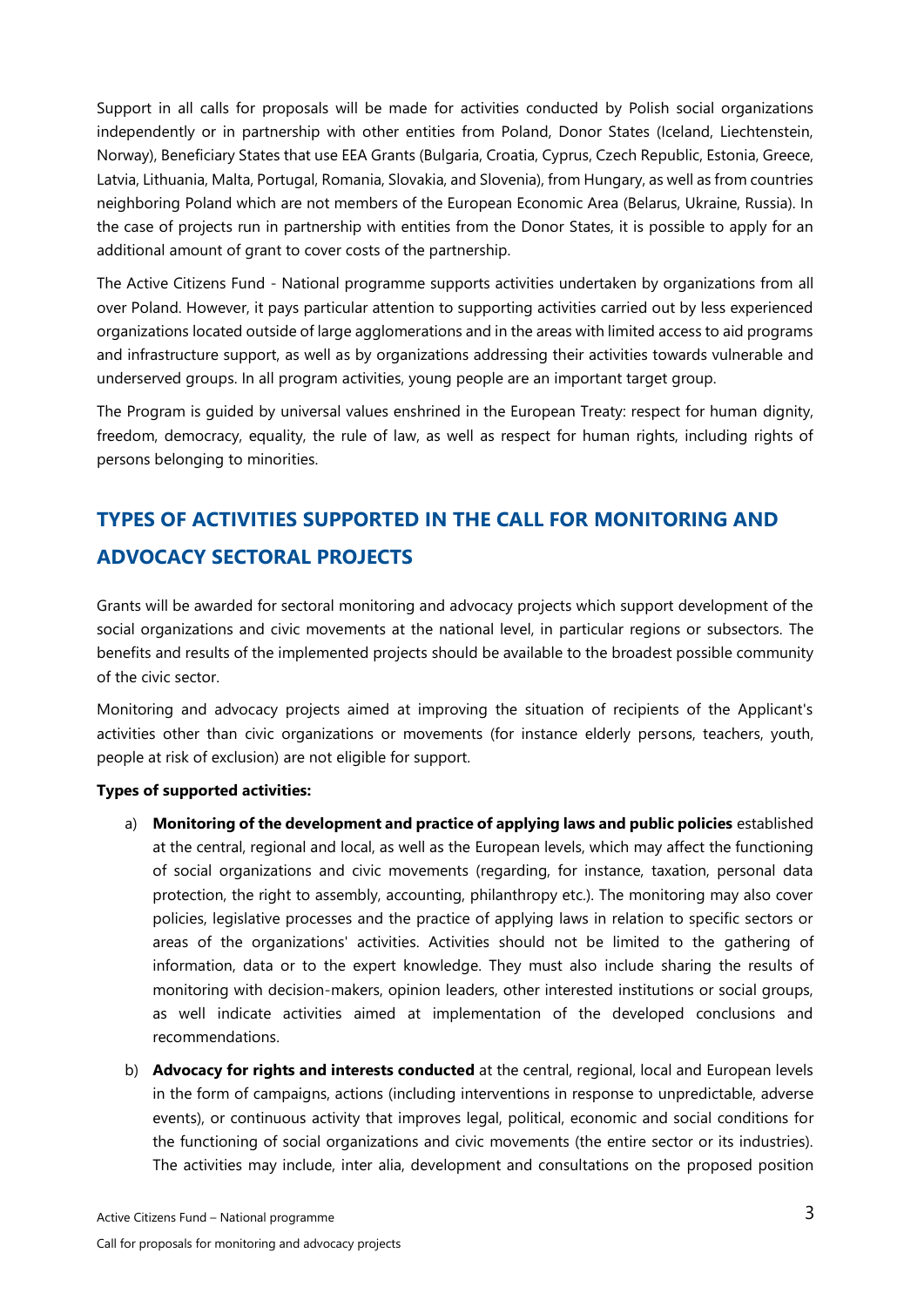statements, exposing problems which have to be solved, presenting proposals for necessary amendments to the law or changes in the policies, legislative activities at various levels.

It is possible to combine monitoring and advocacy activities within the framework of a single project. Projects must focus on the implementation of direct monitoring and/or advocacy activities, not on building the capacity of social organizations in this area or on other forms of preparing civil organizations and movements to carry out monitoring and advocacy activities. Such projects could be supported within the framework of the first sectoral call (type I activities: *Provision of services and organizing other activities that support capacity building of social organizations and civic movements*).

#### **CAPACITY BUILDING**

Each Applicant requesting a grant for a sectoral monitoring or advocacy project may apply for an additional grant amount intended to support capacity building, i.e. strengthening and development of an organisation, building stable foundations for further operation, forward-looking plans for activity and financing, and raising working standards and organisation management standards. These activities should contribute to increasing the number of organizations with the enhanced organizational capacity in at least one of the following areas: management standards and procedures, communication, fundraising, transparency and accountability, monitoring and evaluation.

Activities concerning capacity building should be planned on the basis of needs diagnosis and focus on selected solutions and specific problems that are a major obstacle limiting an organisation's capacity for development. They can also provide support for the process of launching new activities/services, and expanding them to cover new recipients /clients /participants or a new geographical area. Justifying the choice of activities aimed to help in organisation's capacity building, an Applicant should demonstrate how they will help to increase the organisation's capacity for successful and effective implementation of its mission. Capacity building activities can be employed individually by an Applicant or with a help from external specialists.

A catalog of exemplary institution-building activities can be found in chapter 8 of the Applicant and Project Promoter Manual.

## **APPLICANTS**

Grants are available for the following entities registered in Poland: associations (including so called ordinary associations), foundations, associations of associations, social cooperatives, non-profit companies, rural housewives' clubs, as well as church legal persons, which meet the following conditions:

- they have been registered for at least 12 months at the time of submitting the application,
- they have prepared financial statements for 2019 or, if they are not required to prepare financial statements in accordance with the Act on accounting, a summary statement of revenues and expenditures for 2019, and in the case of entities that will receive grants - also a financial report or statement of revenues and expenditures for 2020,
- they are independent of local, regional, and central authorities, as well as public entities, political parties and commercial entities,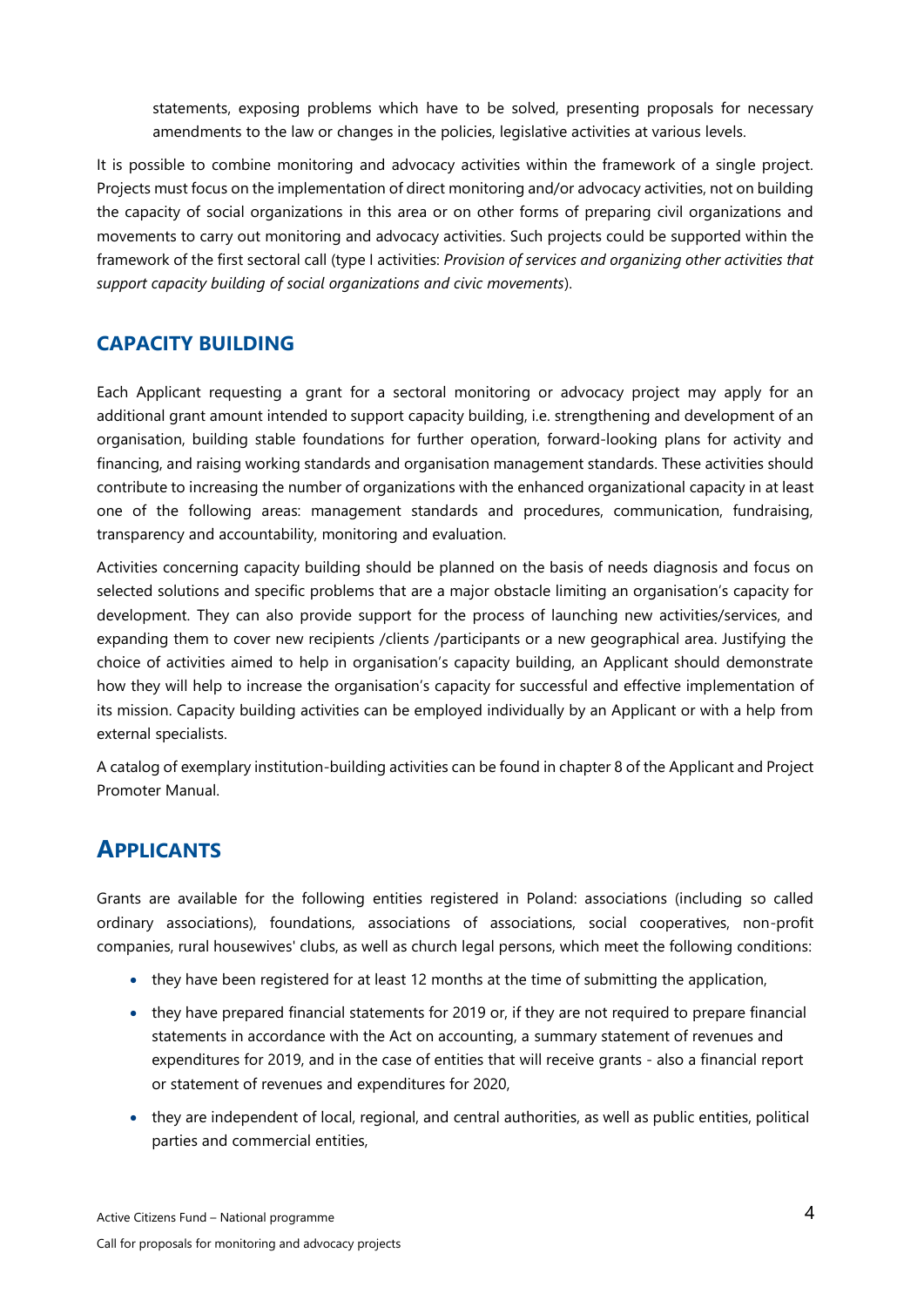- they do not operate for profit,
- they work for the public good, not only for their members,
- they act in public interest and are guided by universal values enshrined in the European Treaty: respect for human dignity, freedom, democracy, equality, the rule of law and protection of human rights, including rights of persons belonging to minorities.
- no bankruptcy petition has been filed against them, they are not in liquidation, they are not subject to receivership, they have not suspended their activity nor are they subject to proceedings of a similar nature,
- they are not in arrears with the payment of public-law liabilities towards the tax office or the Social Insurance Institution,
- no member of the organization's governing body has been convicted of an intentional offense under public prosecution or of a tax offense.

The activities described in the application must comply with the statute, by-laws or other document defining the mission, goals and methods of operation of the Applicant. They may not include religious practices and worshipping (including the preaching and faith spreading), political parties' activity or election campaigns. Furthermore, the grant may not be used for running a business or paid public benefit activities.

For more information on entities eligible to apply for a grant and the conditions they must meet, see subchapters 4.1 and 4.2 of the *Applicant and Project Promoter Manual*.

## **PARTNERS**

Projects may be run independently by the Applicant or in cooperation with Partners. Partners should be guided by the values of the program and share the goals of the project being implemented, actively participate in the preparation and implementation of the project, contribute their knowledge and experience; their participation should help in more effective achievement of the intended results.

Partners can be:

- non-government organizations, public and private as well as commercial and non-commercial entities from Poland and other Beneficiary States (Bulgaria, Cyprus, Croatia, Czech Republic, Estonia, Greece, Lithuania, Latvia, Malta, Portugal, Romania, Slovakia and Slovenia), from Hungary, from Donor States (Iceland, Liechtenstein, Norway), or from countries neighboring Poland which are not members of the European Economic Area (Belarus, Russia, Ukraine),
- international organizations, their bodies or agencies,
- informal groups from Poland acting for the public good, which are voluntary and nondiscriminatory, independent of local, regional and national as well as other public authorities, independent of political parties, religious institutions and commercial entities.

More information on entities which may act as Partners and requirements to be met by partnerships can be found in sub-chapters 4.3 and 4.4 of the *Applicant and Project Promoter Manual*.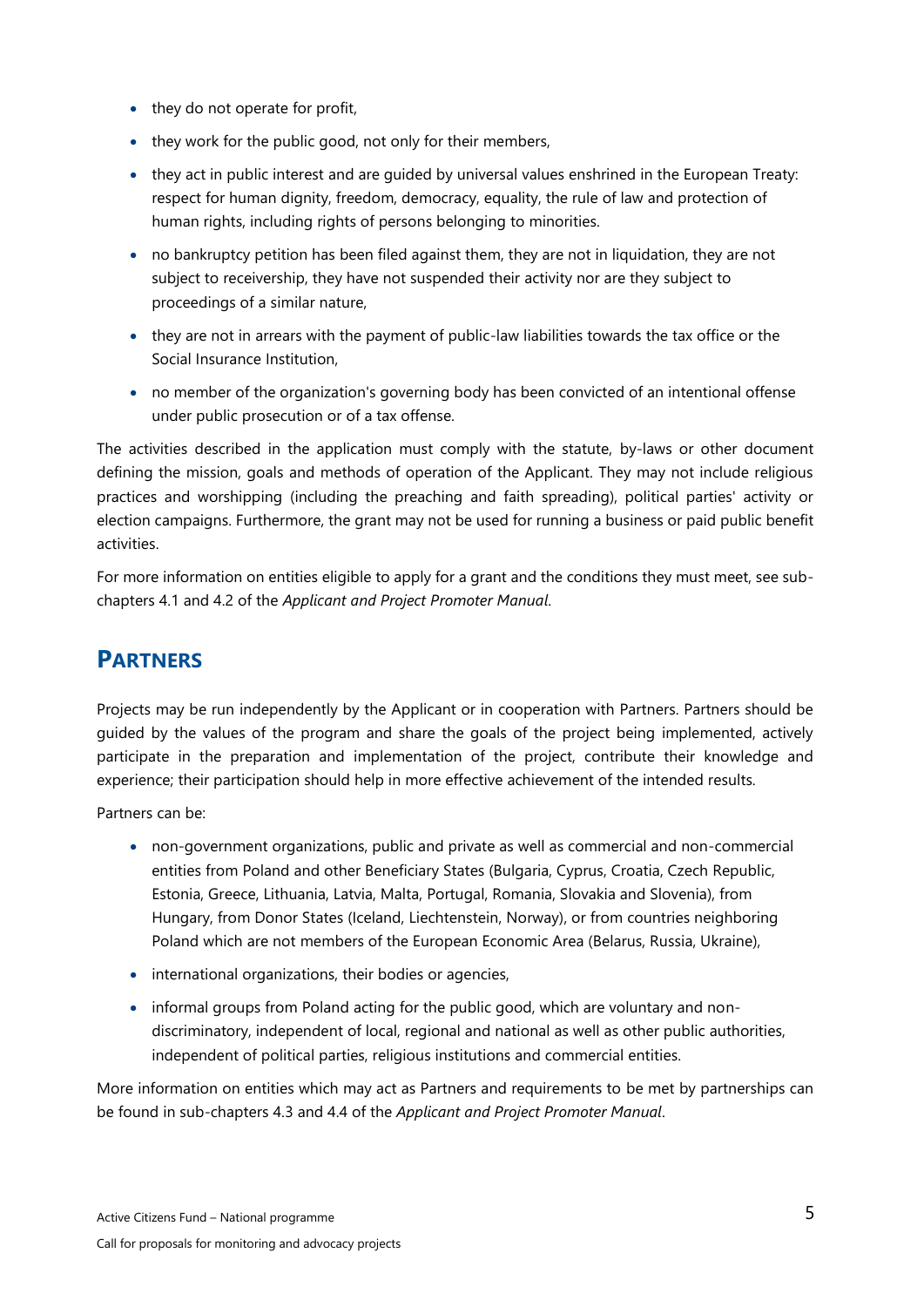## **GRANT RATE AND CO-FINANCING**

Under the Active Citizens Fund - National programme, which this call relates to, it is possible to apply for grants for implementation of sectoral monitoring and advocacy projects, as well as for additional support for capacity building and cooperation with entities from the Donor States.

#### **Grant amount**

Under the call, grants are available of between EUR 25 000 and EUR 125 000 to finance the project implementation expenses, plus:

- in the case of projects implemented in partnership with an entity or entities from the Donor States, additionally up to EUR 12 500 for costs related to the partnership cooperation,
- additionally up to EUR 12 500 for capacity building costs, however no more than 20% of the total costs of the sectoral project (calculated along with the costs of partnership with entities from the Donor State, if applicable). Total costs of the sectoral project are costs covered by the grant and co-financing.

**Co-financing is not mandatory.** Payment of the own contribution is required solely when the planned total costs of the project exceed the amount of the grant applied for. The co-financing may be financial or non-financial (in the form of work of volunteers).

Grants will be paid in tranches, whose amounts will be determined based on the assessment of the Applicant's financial situation and organizational potential. The last tranche in the amount of at least 10% of the project costs will be paid after the Operator accepts the final report on the project implementation.

Grants within the framework of the Active Citizens Fund - National programme will be awarded and accounted for in euros.

The grant may cover:

- direct costs related to the project implementation and capacity building,
- indirect costs in the amount of up to 15% of the salary costs of the staff assigned to the project implementation and institution building activities.

The rules governing cost eligibility, including categories of eligible and non-eligible costs, as well as the method of calculating indirect costs, are described in chapter 13 of the *Applicants and Project Promoter Handbook*.

#### **IMPLEMENTATION PERIOD OF MONITORING AND ADVOCACY PROJECTS**

The implementation of projects may take from 12 to 30 months. The earliest project start date is 1 July 2021; the latest project completion date falls to 29 February 2024.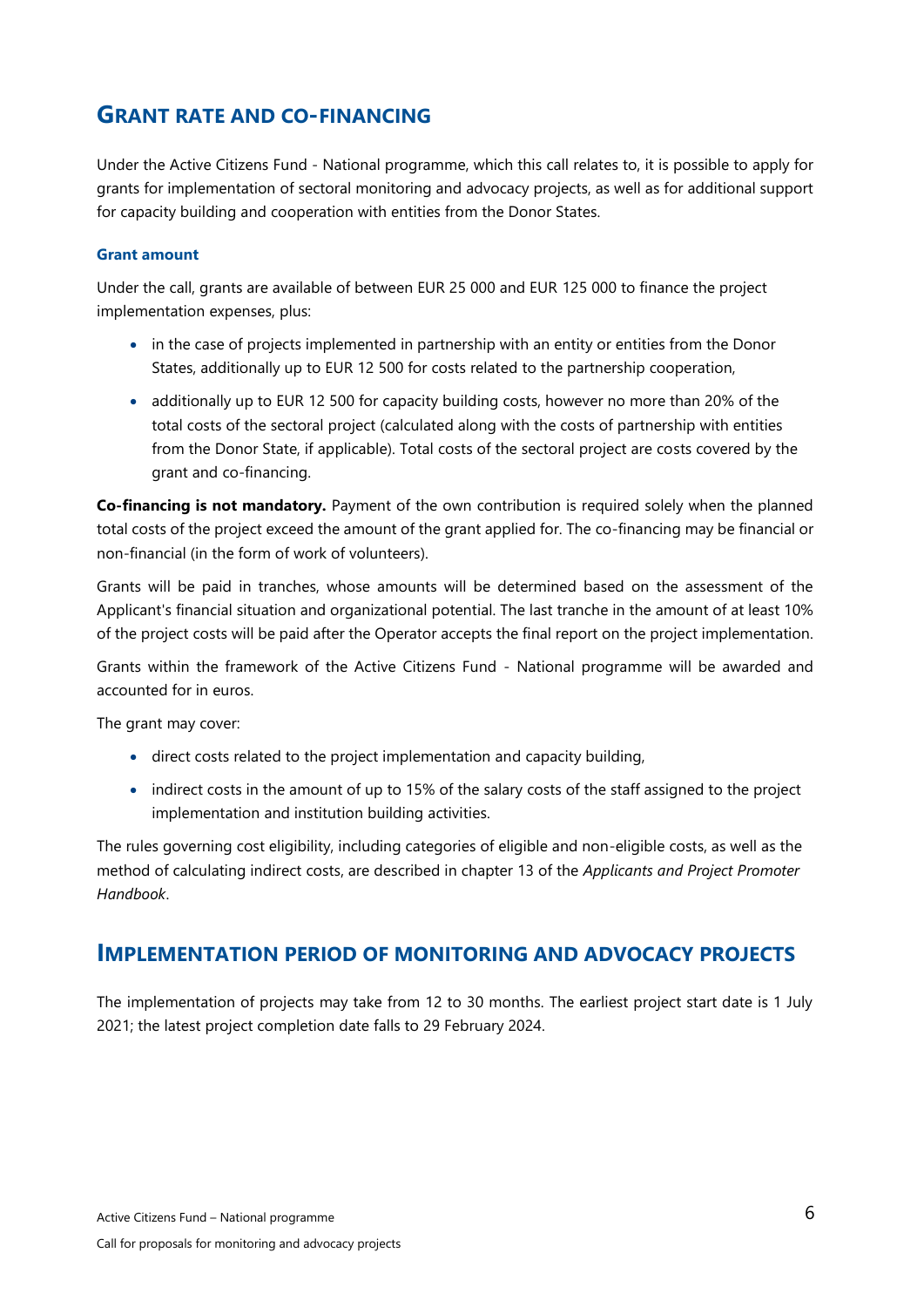### **LIMIT OF THE NUMBER OF SUBMITTED APPLICATIONS**

Each entity eligible to submit applications for grants or to act as a partner in the projects of other applicants under the Active Citizens Fund - National programme may, within the frameworks of all calls (thematic and sectoral ones):

• apply once as an applicant for a sectoral project and once as a partner in a thematic or sectoral project,

or

• apply once as an applicant for a thematic project and once as a partner in a thematic or sectoral project,

or

• apply once as an applicant for a thematic project and once as an applicant for a sectoral project,

or

act twice as a partner in any project (thematic or sectoral); this restriction does not apply to entities from the Donor States.

The above limits apply to cases of successful application for grants, understood as obtained funding. If a given entity acted as an applicant or a partner in a project which did not receive funding, it has the right to submit an application or to act as a partner in accordance with the rules presented above.

More information about the limits on the number of applications that may be submitted and the number of grants that may be obtained under the Program can be found in sub-chapter 4.5 of the *Applicant and Project Promoter Manual*.

## **APPLICATION PROCEDURE**

The procedure for the evaluation and selection of the applications is a one-step process; applicants submit a single application that is subject to the evaluation.

Grant applications may **only** be submitted **via the Online Application System** available at the following address: [https://wnioski.aktywniobywatele.org.pl.](https://wnioski.aktywniobywatele.org.pl/)

**Important!** Applications sent by traditional post or e-mail will not be considered.

Grant application form along with instructions on how to fill it are available on the Program website at https://aktywniobywatele.org.pl/konkurs-na-projekty-sektorowe/.

#### **DEADLINES FOR SUBMITTING THE APPLICATIONS**

- Grant applications may be submitted starting from 18 January 2021, 12:00 noon, until 15 March 2021, 12:00 noon.
- The decision on the grant award will be taken by 25 May 2021.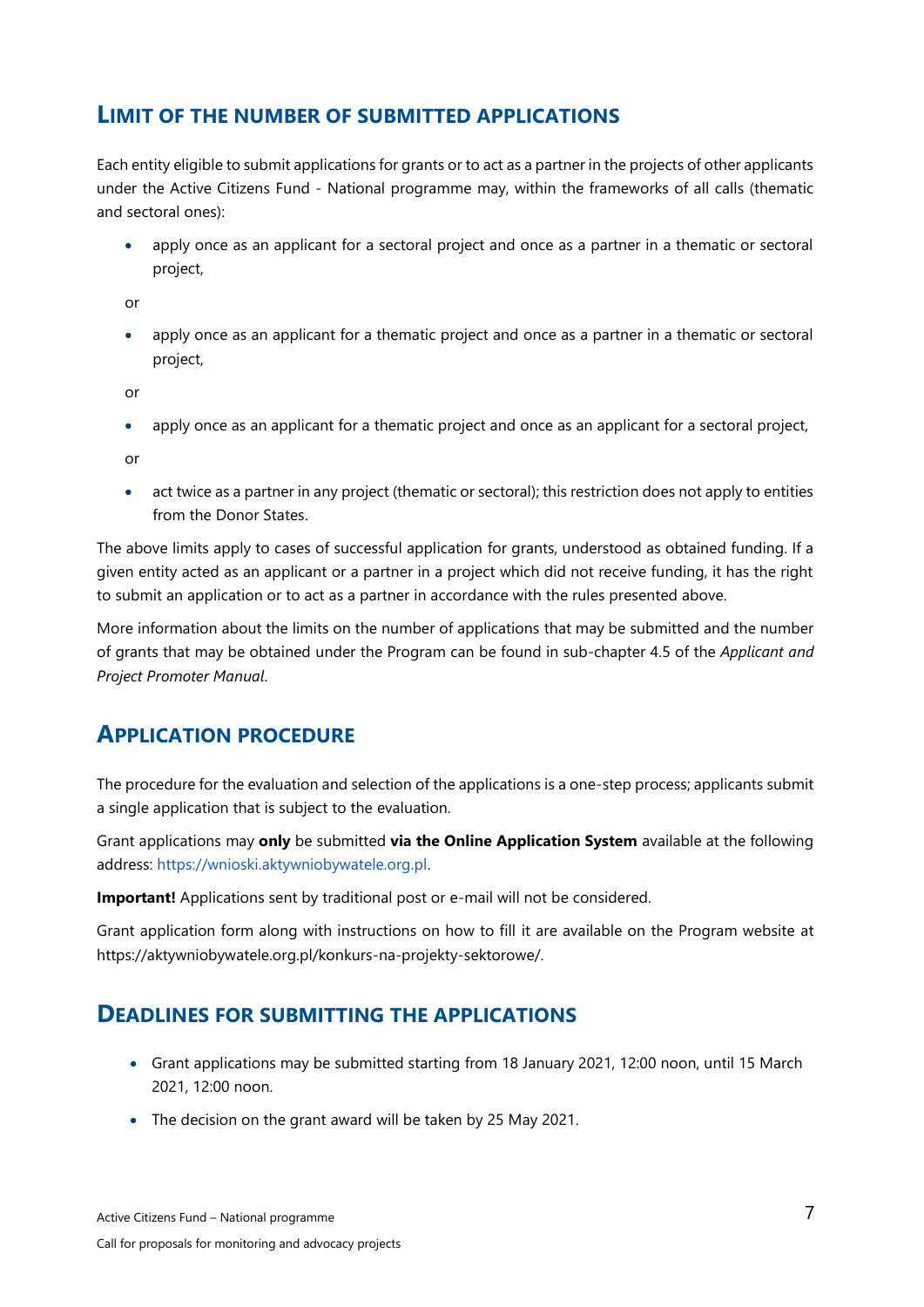### **PROCEDURE FOR THE EVALUATION OF APPLICATIONS**

The evaluation of the grant applications comprises a formal (administrative and eligibility) assessment made by the Operator and a content-related assessment made by independent experts.

In order for the application to be submitted for the content-related assessment, it has to pass the formal one.

#### **Formal assessment of applications**

At the stage of the formal (administrative and eligibility) assessment it is verified whether:

- the Applicant is eligible to apply for a grant under the Active Citizens Fund National programme,
- the Applicant has correctly filled in all fields of the application form,
- the Applicant has not submitted more applications or is not a partner in more projects than allowed in the Program,
- the Project Partner/Partners have not declared participation in more projects than allowed in the Program,
- the Applicant has submitted declarations of each Partner specifying their roles and tasks in the implementation of the project (if the project is implemented in partnership),
- the Applicant has submitted the Communication Plan,
- the grant for the project implementation does not exceed the established limit,
- the amount of the grant intended to cover indirect costs does not exceed 15% of direct eligible personnel costs of the staff assigned to the project,
- the requested amount of the grant allocated to capacity building does not exceed 20% of total project costs, including costs covered by co-financing,
- the grant for capacity building is not used to cover project activities costs,
- distribution of the grant between the Applicants and the Partner/Partners (if applicable) does not mean that any of the Partners will receive a higher amount of the grant funds than the Applicant.

An Applicant's eligibility will be verified on the basis of the declarations made in the application.

The template sheet of the formal assessment of the grant application is available on the Program website at https://aktywniobywatele.org.pl/konkurs-na-projekty-sektorowe/.

If a minor error of an unintended technical nature occurs during completion of the form, the applicants may correct it within 3 working days from the date the Operator has sent a notification about the error by e-mail. Failure to correct the error by this deadline results in the rejection of the application for formal reasons.

#### **Procedure for complaints regarding administrative and eligibility assessment**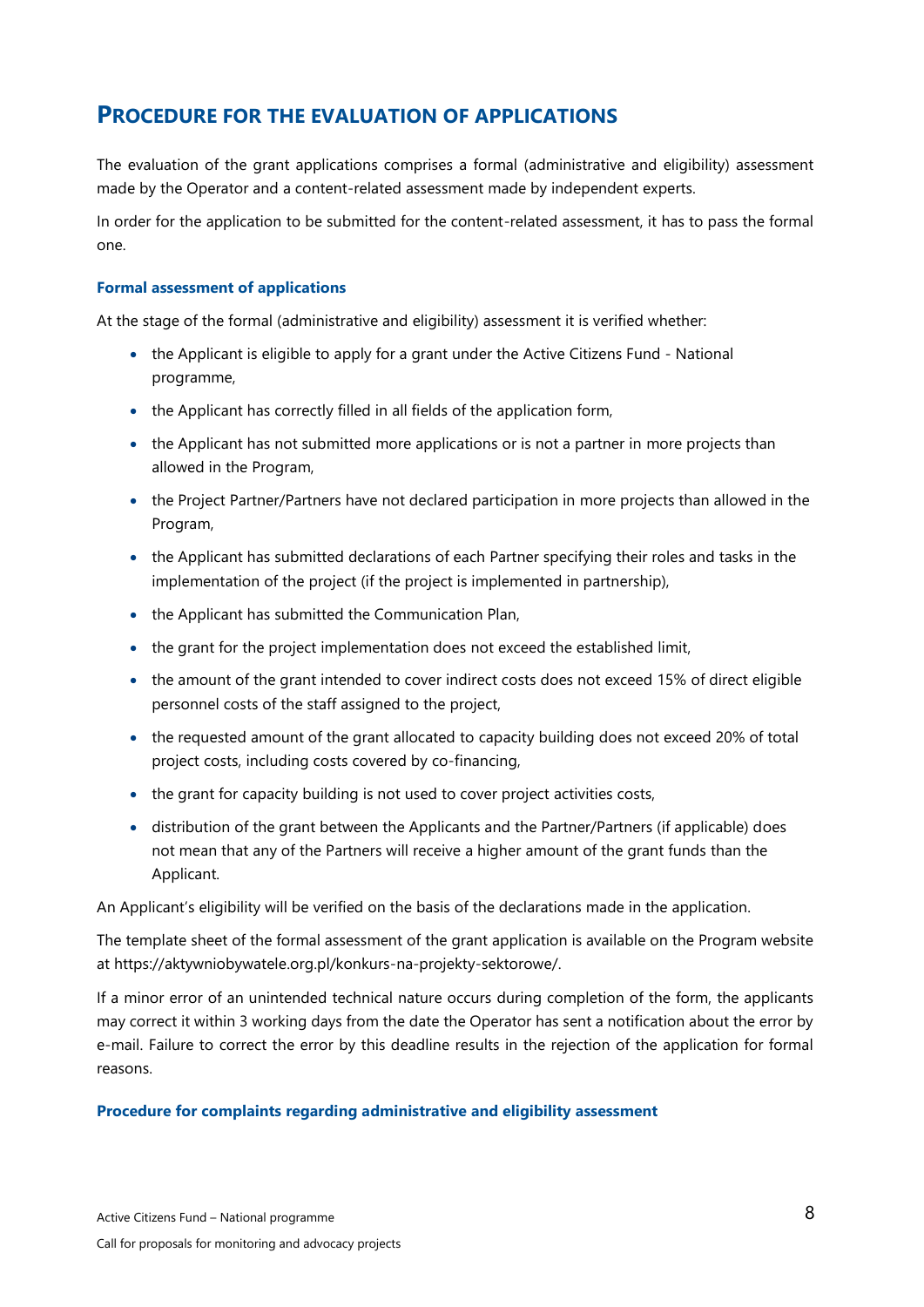Applicants whose applications have been rejected for formal reasons may appeal against the decision within 5 working days from the date the Operator sends by e-mails information about rejection of the application (by sending an e-mail to the following address [skargi@aktywniobywatele.org.pl\)](mailto:skargi@aktywniobywatele.org.pl). Complaints received after this deadline will not be considered. The complaints will be considered by the Operator within 10 working days from the date of their receipt.

The decision on approval or rejection of the complaint regarding the formal assessment is made by the Program Director.

The list of all applications (both those submitted for content-related assessment and those rejected for formal reasons) will be available on the Program website at the following address: [www.aktywniobywatele.org.pl.](http://www.aktywniobywatele.org.pl/)

#### **Content-related assessment of applications**

The content-related assessment process includes:

- assessment of each application by independent experts and discussions at the meeting of experts assessing the applications,
- discussion in the Selection Committee on the ranking list prepared on the basis of the assessments made by independent experts, and preparation of the list of recommended grants for the Program Committee,
- discussion on the recommendations of the Selection Committee and approval of the list of grants by the Program Committee.

The experts evaluate applications, give reasons for the scores they give, and record their scores and reasons in the Online Application System. An Applicant will be able to review the scores and reasons for the score given to their application once the rankings have been published.

All applications will be assessed by two independent experts. In the process of compiling the ranking list, the average score given by the experts will be taken into account. If the difference between the scores given by two experts exceeds 30% of the higher score (without points awarded for the capacity building activities), the application is subject to a third assessment made by a person designated from the Operator's team. In such a case, the final score equals the average of the two closest assessments. If the differences between extreme scores and the middle score are equal, the average of the two higher scores is taken as the final score.

At the stage of evaluation of the complete applications, **the Selection Committee** reviews the ranking list prepared on the basis of expert assessments and decides on the applications recommended and not recommended for the awarding of the grants.

**The Program Committee** verifies the process of application evaluation and selection in terms of compliance with the applicable Program rules, goals and procedures. The Committee takes the final decision on awarding the grant. The Committee takes its decision on the basis of the list of applications recommended by the Selection Committee for awarding grants.

The template sheet of the content-related assessment of the grant application is available on the Program website [under the tab Applicants/competition for sectoral projects.](http://aktywniobywatele.org.pl/dla-wnioskodawcow/konkurs-na-projekty-tematyczne/)

#### **Notes:**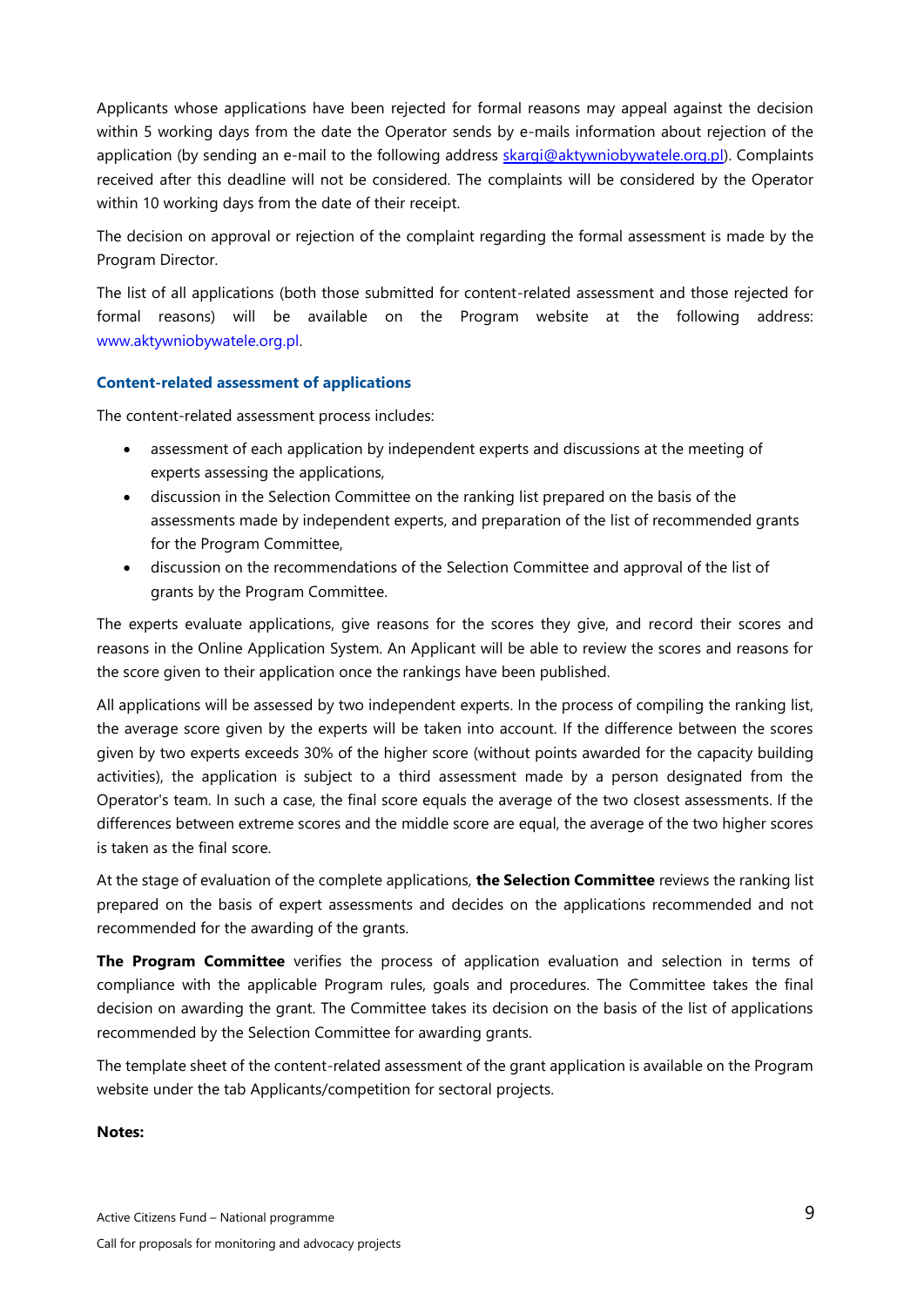- Grants may be awarded solely to those projects whose average expert assessment is not lower than 50% of the total score attainable.
- The truthfulness of the Applicant's declarations will be assessed after the grant is awarded, on the basis of the required documents. The list of documents required prior to the signing of the grant agreement is available in sub-chapter 11.1 of the *Applicant and Project Promoter Manual.*

Applicants will be notified about the results of the call by e-mail. Additionally, the ranking list and the list of applications that have been awarded grants and those whom grants have not been awarded to will be published on the Program website at the following address: www.aktywniobywatele.org.pl.

In the event of a violation of the application assessment procedure, the Applicant has the right to file a complaint with the Operator or the Financial Mechanism Office in Brussels. The procedure for filing complaints and reporting irregularities during the Program and implementation of the projects financed under the Program is available on the website at the following address: [aktywniobywatele.org.pl/o](http://aktywniobywatele.org.pl/o-funduszu/procedura-skargowa)[funduszu/procedura-skargowa.](http://aktywniobywatele.org.pl/o-funduszu/procedura-skargowa) 

## **SUPPORT FOR APPLICANTS**

The Operator provides additional support for Applicants:

- introductory webinar about the competition,
- a training (online or offline) on advocacy and monitoring activities,
- a training (online or offline) "How to fill in the grant application?",
- individual distance consultations on the compliance of the planned projects with the Program goals and the call assumptions, held within a fixed period of 2 weeks prior to the date of submission of the applications,
- educational materials available on the Program website and in a special zone of the Kursodrom e-learning platform (www.kursodrom.pl).

Support by telephone and e-mail provided by the Programme team will also be available for Applicants. This support will concern procedural and technical issues relating to submitting applications. In addition, there will be a regularly updated 'frequently asked questions' page on the Programme website at https://aktywniobywatele.org.pl/dla-wnioskodawcow/faq.

The *Active Citizens Fund – National Applicant and Project Promoter Manual. Call for Sectoral Projects* and other documents that will be useful when submitting applications: the Online Application System user manual, application forms, and document instructions and templates, can be found at [www.aktywniobywatele.org.pl.](http://l/)

## **CONTACT**

Should you have any questions or doubts related to the applying for a grant, please contact the Program Operator's team.